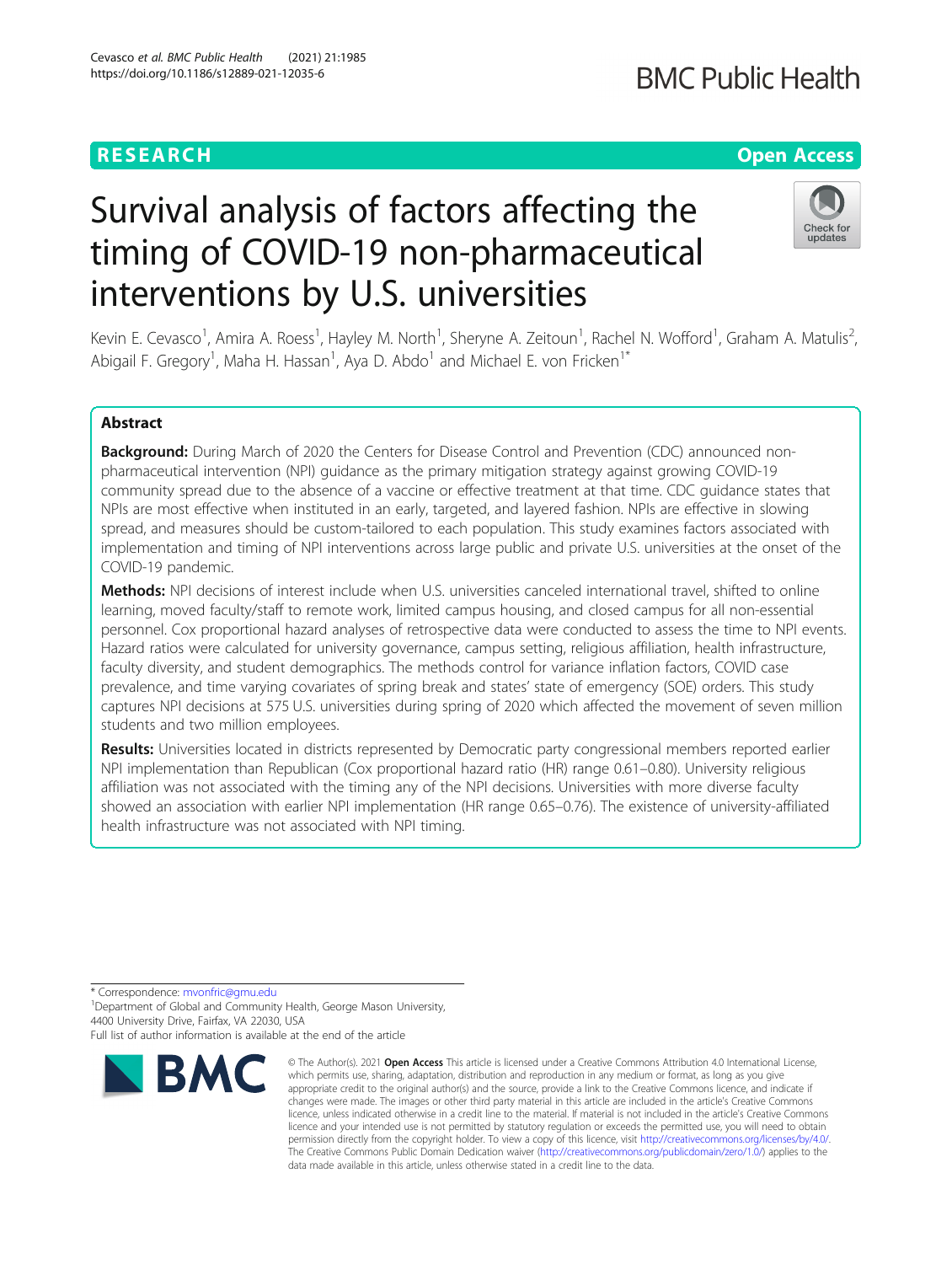**Conclusion:** University NPI implementation was largely driven by local COVID-19 epidemiology, culture and political concerns. The timing of university NPI decisions varied by regional politics, faculty demographics, university governance, campus setting, and foreign student prevalence adjusting for COVID-19 state case prevalence and spring break timing. Religious affiliation and presence of university health infrastructure were not associated with timing.

Keywords: COVID-19, Non-pharmaceutical interventions, U.S. universities, Pandemic response, Timing

## Background

At the onset of the COVID-19 pandemic, national and international health agencies and governments relied solely on non-pharmaceutical interventions (NPIs) due to the absence of effective therapeutics and vaccines at the time, and continued to do so given the rapid emergence of several variants to which current therapeutics and vaccines may not be effective against [[1\]](#page-8-0). Key strategies, such as restrictions on movement and large gatherings were deployed broadly to mitigate COVID-19 community spread [\[2](#page-8-0)]. Since March 2020, state and local governments have implemented various forms of NPI guidance, including cancelation of sponsored travel, stay-at-home (SAH) orders, and school closures. During March 1–May 312,020, 42 states and territories issued mandatory stay-at-home orders, affecting 2355 (73%) of 3233 U.S. counties [[3\]](#page-8-0).

During the initial stages of this pandemic, university communities across the U.S. were also faced with the challenge of interpreting and implementing NPI guidance from local, state, and national policymakers and agencies. University leadership had to determine whether, and when, to 1) move to online learning, 2) limit campus housing, 3) cancel international travel, 4) close campus for all non-essential personnel, and 5) shift faculty/staff to remote work. The Centers for Disease Control and Prevention (CDC) published an interim pandemic mitigation framework in 2007 with updates in 2017 [[4](#page-8-0)–[6](#page-8-0)]. The guidance asserts that these NPIs are most effective when instituted in an early, targeted, and layered fashion [\[4](#page-8-0)]. NPI adoption and decision making was often made at the university level, where leadership balanced financial ramifications of NPI implementation and the health and safety of employees and students. CDC guidance encourages universities to regularly share their pandemic response decisions with community partners and stakeholders [[5\]](#page-8-0).

Influences on university NPI adoption timing have not been well studied, and research suggests a link between community leadership and NPI adherence [[7\]](#page-8-0). Studies on Ebola epidemics globally have demonstrated that NPI compliance benefits from working with local community leaders in the decision making and implementation process [\[7\]](#page-8-0). The heterogeneity of infection by sociodemographic stratifications, and intergenerational contacts across different settings suggests that one-fitsall NPIs strategies are not optimal. Measures should be custom-tailored to the specific context of each population [[8\]](#page-8-0). In the case of COVID-19, decisions at 575 universities with 5000 or more students affected the social distancing of 2 M employees and 7 M students [\[9\]](#page-8-0). University leadership decision-making is influenced by a broad network of stakeholders, including state administrators, boards of visitors, and legal teams where university leadership buffers their organizations against budget cuts, aggressive oversight, and liability [[10](#page-8-0)].

This study aim is to determine cultural and sociodemographic factors affecting the timing of NPI decisions at U.S. universities at the onset of the COVID-19 pandemic. A secondary objective is to provide detailed results that allow policy makers and health officials to compare influence of state level public health orders, COVID-19 prevalence, and timing of spring break.

# **Methods**

#### Study design

This study assesses factors associated with timing of NPIs at U.S. universities using an original dataset of university COVID-19 decisions [[9\]](#page-8-0). The COVID-19 dataset of non-pharmaceutical interventions across U.S. universities, March 2020 contains data on key NPI decisions and demographics of universities. These universities were of interest because they are often critical parts of society playing key roles in education, innovation and economic growth in their communities. They are complex entities that operate study abroad programs, conduct international research, admit a high volume of international students, and have a larger on-campus student population. Community colleges, online-only institutions, and vocational programs were excluded because they often lack on-campus housing, may not need to transition on-line, and less frequently offer study abroad programs.

This study considers universities from all 50 states and the District of Columbia, representing a variety of geographic settings, institutional characteristics, and subpopulations. Data were collected directly from university COVID-19 webpages, university social media accounts, and other sources to extract precise datum on decision timelines for NPI interventions, as previously described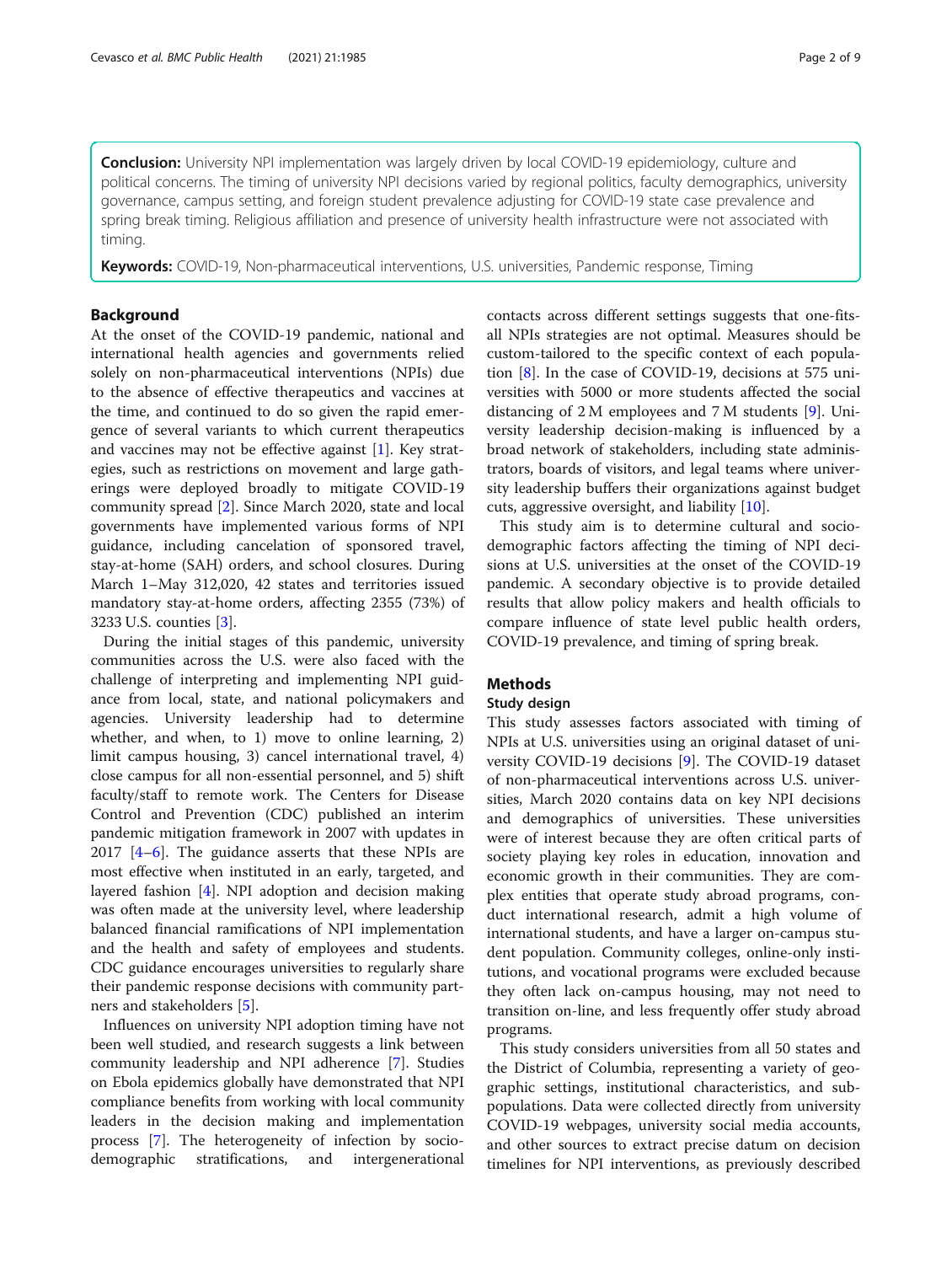[[6,](#page-8-0) [9\]](#page-8-0). Most decisions were communicated publicly in the form of official policy announcements by university leadership labeled with dates the announcements were made. Publicly available sites captured the chronology of official announcements typically originating from the university President or Provost offices and includes university announcements.

Key public health announcement and guidance dates: Department of Education Guidance for interruptions of study related to Coronavirus disease (COVID-19) released on March 5th. CDC Guidance for Institutions of Higher Education with Students Participating in International Travel or Study Abroad Program released on March 9th. CDC Interim Guidance for Administrators of US Institutions of Higher Education released on March 18th. On March 11th the WHO issued the Pandemic declaration. Additionally, on March 13th, the White House declared a national emergency.

### **Variables**

Outcome variables are based on NPI decisions from published guidance by the Department of Education, CDC, and other national and international agencies. The five outcome variables of interest are: 1) "Move online" which indicates that the university announced all classes will be conducted in an online/distance learning format, whether for a few weeks or the rest of the semester; 2) "Discourage campus housing" indicates that the university encouraged students to leave or not come back to campus housing; 3) "Cancel travel" indicates that the university decided to cancel/suspend/prohibit all university-sponsored travel; 4) "Close campus" indicates that the university limited campus access to essential/mandatory personnel only; 5) "Remote work" indicates that remote work/telecommuting was the default option for staff/faculty.

Explanatory variables are based on themes from a systematic review on public perceptions of NPI adoption [[11\]](#page-8-0). A systematic review of NPIs showed that the public's individual adoption of respiratory infection-related NPIs varies based on five key themes: 1) personal and cultural beliefs about infection transmission, 2) diagnostic uncertainty with emerging respiratory infections, 3) perceived vulnerability to infection, 4) anxiety about emerging respiratory infections and 5) communication about emerging respiratory infections [[11](#page-8-0)].

Explanatory variables include political party affiliation of the local Congressional House of Representatives member, political party affiliation of the Governor, university religious affiliation, racial diversity of faculty, racial diversity of students, prevalence of foreign students, and private versus public governance. Diversity variables are calculated as proportion of non-white faculty and students. Health infrastructure was measured through the presence of at least one of the following at the

university: school of public health, medical school, university affiliated hospital, or Master of Public Health (MPH) program. Campus environment IPEDS categories include city, suburban, town and rural settings. University size is based on amounts of enrolled students. A university's state case prevalence is included because CDC guidance on implementing NPIs calls for an assess-ment level of community spread [[12](#page-8-0)].

#### Statistical analysis

Descriptive statistics show frequency and mean of the NPI outcome variables and explanatory variables. Survival analyses were conducted to assess the time to NPI decision event for each of the five outcomes of interest against explanatory variables. Binary explanatory variables were created to assess the hazard ratio (HR) for the universities included in this study. Comparisons include public versus private institutions, religious versus non-religious affiliation, existence of a university health infrastructure, political party affiliation of Governor, and political party affiliation of Congressional House of Representatives member. Several variables were split at the mean to create binary variables of universities showing more/less diverse faculty, more/less racially diverse students, and fewer/more foreign students. Campuses in city/suburban settings are compared to town/rural settings. Universities were split into medium (> 5000 and < 20,000) and large (> 20,000) count of enrolled students.

Hazard ratio measures were used to determine how often an NPI decision happened in one group compared to how often it happened in another group over time. Cox regression survival analysis was performed comparing universities that implemented an NPI to those that did not implement an NPI. University decisions were recorded on discrete days, with the Efron option used to address common same day decisions [\[13](#page-8-0)].

The impact of the prevalence of COVID-19 cases on university decisions was measured by the number of positive cases in the state on the date when an NPI decision was announced, with universities assigned to a state case prevalence quartile for each NPI outcome (Q1-lowest, Q4-highest cases). Statistics and survival analysis were conducted using Stata version 16 (StataCorp. College Station, TX).

# Models

Five models assessed the associations between NPI outcomes and explanatory variables. A log rank test determined if the proportional hazard assumption was met for all variables in each model, which accounts for changes in decision trends based on published public health guidance during the study period. Explanatory variables that did not meet the proportional hazard assumption were removed from models. State COVID case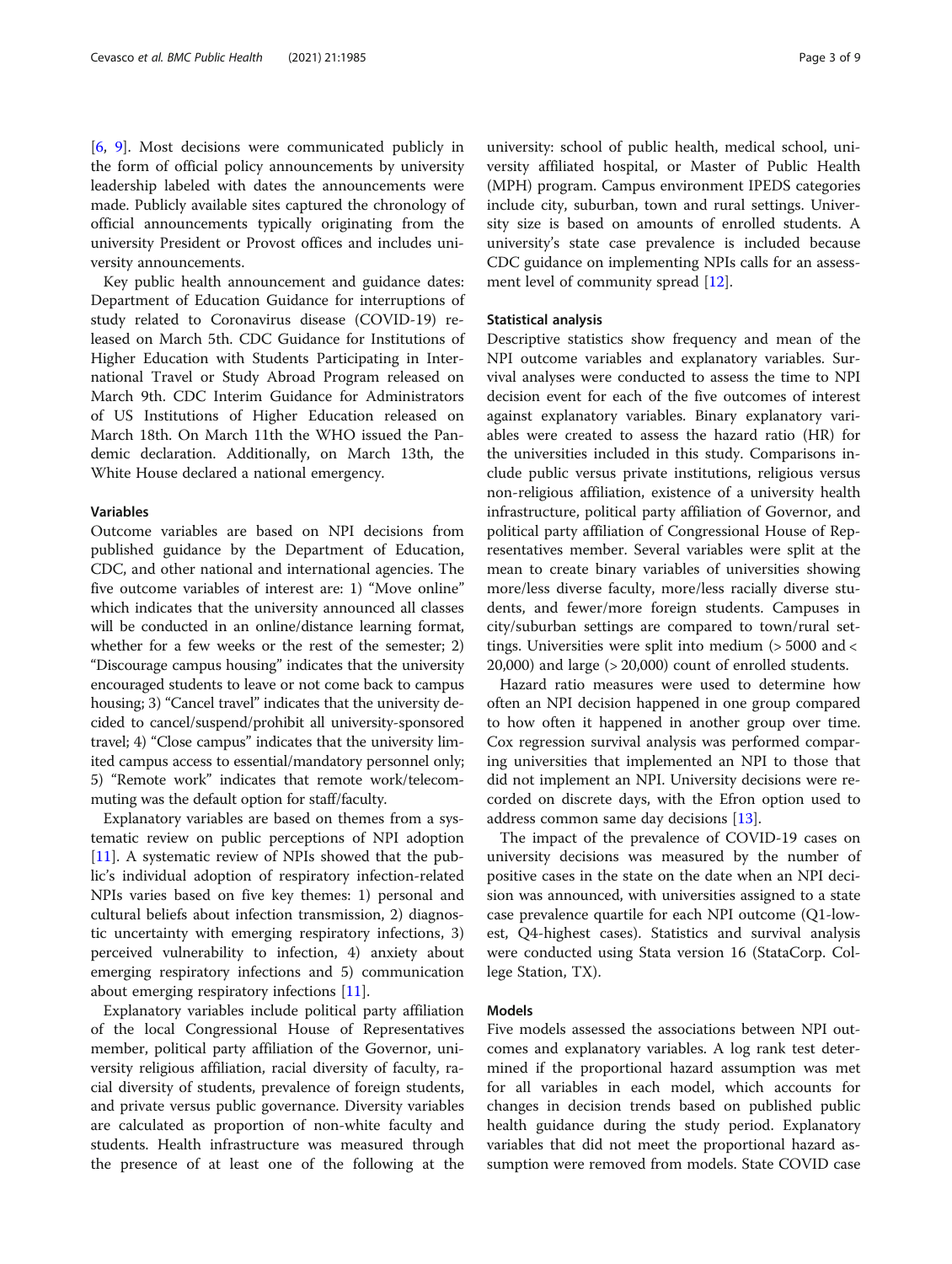prevalence at time of each NPI decision is represented in by placing universities into state based quartiles. Quartiles enable a state to state severity comparison given the exponential case count growth. Alternative models to adjust for the impact of spring break and state-level state of emergency (SOE) and state level safer at home (SAH) orders were assessed to determine if they are time varying covariates. The dates for university spring breaks were normalized to the first Monday of each break. A variance inflation factor checked for collinearity of coefficients in the Cox models. Alternate Cox models were then stratified to assess potential collinearity of covariates.

It is not known if the missing NPI announcement data reflects a university decision made after the observation period or a decision not to implement an NPI policy. Missing data for each NPI outcome variable was assumed out of the study time range and universities with missing data were truncated out of each Cox model. To assess potential bias in this missing data approach a supplementary table (Table [S1\)](#page-7-0) is provided where missing dates were set to the end of the observed study time range (March 31, 2020).

# Results

# Descriptive statistics

A total of 575 universities were included in the data set representing 7,044,968 students and 2,050,411 employees across 50 states and District of Columbia. The study captured 100% of university decisions to move online, and between 89 and 95% of the other four NPI decisions variables, with specific details on counts found in Table 1. All universities implemented NPIs, where 75% of universities publicly announced implementation all five NPI measures, 93% implemented four mitigations, and 98% implemented at least three. Most universities have less than 20 k enrolled students (423, 73.6%), and are in districts represented by Democratic Congressional House of Representatives (320, 55.7%). Additionally, the majority of included universities were public (409, 71.1%) and not religiously-affiliated (503, 87.5%). City and suburban based universities (482, 83.8%) were more common than town and rural universities (93, 16.2%), and a majority of included universities did not have health-related programs, hospitals, or medical school infrastructure (368, 64%).

**Table 1** Descriptive statistics of universities that implemented each of the NPIs by explanatory variable categories

 $N = 1$  =  $500 \div 100$   $M = 575$  Non-pharmaceutical interventions to restrict movement movements to restrict movement

| Number of Universities, $N = 3/5$ | Non-pharmaceutical interventions to restrict movement<br>(n (%)) |                |                      |               |                    |  |  |
|-----------------------------------|------------------------------------------------------------------|----------------|----------------------|---------------|--------------------|--|--|
| <b>Explanatory variables</b>      | Move online                                                      | Campus housing | <b>Cancel travel</b> | Campus closed | <b>Remote work</b> |  |  |
| Private                           | 166 (100.0%)                                                     | 153 (92.2%)    | 151 (93.2%)          | 144 (91.1%)   | 151 (94.4%)        |  |  |
| Public                            | 409 (100.0%)                                                     | 355 (86.8%)    | 388 (97.2%)          | 366 (91.3%)   | 396 (97.5%)        |  |  |
| < 20 k students enrolled          | 423 (100.0%)                                                     | 367 (86.8%)    | 390 (94.9%)          | 371 (90.7%)   | 399 (96.1%)        |  |  |
| > 20 k students enrolled          | 152 (100.0%)                                                     | 141 (92.8%)    | 149 (99.3%)          | 139 (92.7%)   | 148 (98.0%)        |  |  |
| House Democrat                    | 320 (100.0%)                                                     | 280 (87.5%)    | 298 (95.2%)          | 295 (93.7%)   | 312 (98.1%)        |  |  |
| House Republican                  | 247 (100.0%)                                                     | 221 (89.5%)    | 233 (97.1%)          | 208 (87.8%)   | 227 (94.6%)        |  |  |
| Governor Democrat                 | 321 (100.0%)                                                     | 282 (87.9%)    | 302 (95.6%)          | 294 (93.6%)   | 309 (97.2%)        |  |  |
| Governor Republican               | 254 (100.0%)                                                     | 226 (89.0%)    | 237 (96.7%)          | 216 (88.2%)   | 238 (96.0%)        |  |  |
| More Diverse faculty              | 235 (100.0%)                                                     | 197 (83.8%)    | 216 (94.7%)          | 213 (93.8%)   | 227 (98.7%)        |  |  |
| Less Diverse Faculty              | 340 (100.0%)                                                     | 311 (91.5%)    | 323 (97.0%)          | 297 (89.5%)   | 320 (95.2%)        |  |  |
| More Diverse students             | 257 (100.0%)                                                     | 213 (82.9%)    | 234 (93.2%)          | 232 (92.1%)   | 247 (96.5%)        |  |  |
| Less Diverse Students             | 318 (100.0%)                                                     | 295 (92.8%)    | 305 (98.4%)          | 278 (90.6%)   | 300 (96.8%)        |  |  |
| Religious Affiliation             | 72 (100.0%)                                                      | 69 (95.8%)     | 65 (94.2%)           | 62 (89.9%)    | 65 (94.2%)         |  |  |
| No Religious affiliation          | 503 (100.0%)                                                     | 439 (87.3%)    | 474 (96.3%)          | 448 (91.4%)   | 482 (97.0%)        |  |  |
| Health Infrastructure             | 207 (100.0%)                                                     | 191 (92.3%)    | 199 (97.1%)          | 192 (93.7%)   | 202 (98.5%)        |  |  |
| No Health Infrastructure          | 368 (100.0%)                                                     | 317 (86.1%)    | 340 (95.5%)          | 318 (89.8%)   | 345 (95.6%)        |  |  |
| Fewer Foreign Students            | 290 (100.0%)                                                     | 247 (85.2%)    | 267 (95.0%)          | 246 (88.2%)   | 272 (95.8%)        |  |  |
| More Foreign Students             | 285 (100.0%)                                                     | 261 (91.6%)    | 272 (97.1%)          | 264 (94.3%)   | 275 (97.5%)        |  |  |
| City/Suburb                       | 482 (100.0%)                                                     | 427 (88.6%)    | 453 (96.0%)          | 433 (92.1%)   | 463 (97.3%)        |  |  |
| Town/Rural                        | 93 (100.0%)                                                      | 81 (87.1%)     | 86 (96.6%)           | 77 (86.5%)    | 84 (93.3%)         |  |  |

Within each cell, "n" represents the number of universities that implemented the mitigation indicated by the column heading. The "(%)" represents the percentage that implemented the mitigation relative to the total number of universities in that explanatory variable category. Percentages reflect missing data which causes variation in percentages across columns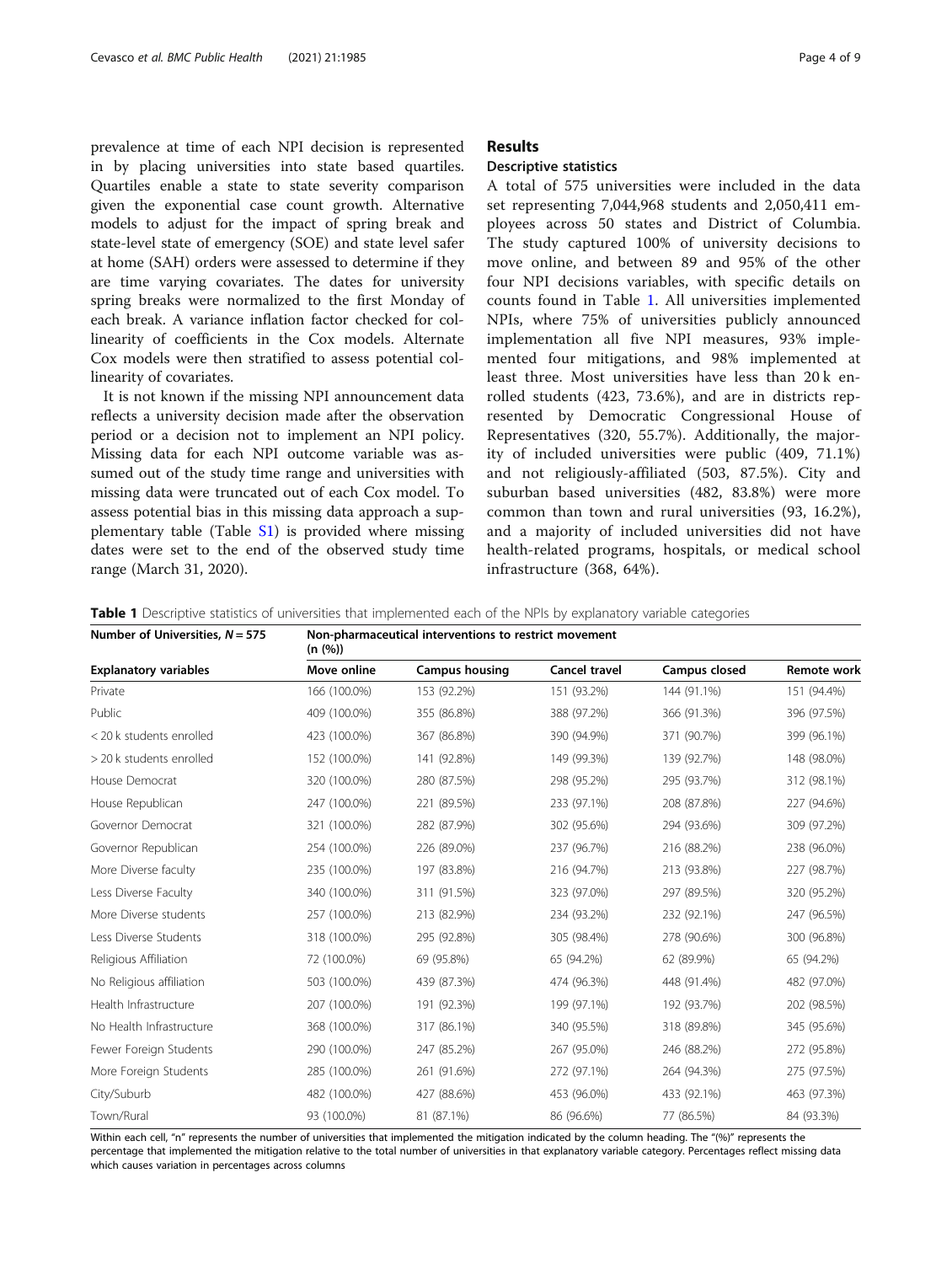Table 2 shows that NPI announcements occurred over several weeks during the spring of 2020. The chronological order of NPI decisions differed between mean announcement date and mean case prevalence. Universities in the first 3 quartiles implemented all five NPIs before the total mean cases, with only Q4 NPI decisions occurring after cases rose above the mean.

# Survival analysis

Table [3](#page-5-0) shows the results of a Cox proportional hazard regression with binomial and categorical explanatory variables. The table is arranged by the five NPI models with explanatory variables. Universities with private governance announced earlier moves to online learning than public universities  $(HR = 0.79, 95\% \text{ CI } 0.64:0.98,$  $p = 0.031$ ), Democratic Governors earlier than Republican (HR = 0.80, 95% CI 0.73:0.88,  $p < 0.001$ ), Congressional house districts represented by Democratic members earlier than Republican  $(HR = 0.64, 95\% \text{ CI})$ 0.52:0.78,  $p < 0.001$ ), and more diverse faculty earlier than less diverse (HR = 0.76, 95% CI 0.60:0.95,  $p = 0.017$ ). Universities with fewer foreign students moved online later (HR = 1.22, 95% CI 1.02:1.46,  $p = 0.029$ ). Decisions to move online were not positively associated with COVID-19 state case prevalence. The order of chance was non-linear with universities in  $Q4$  (HR = 0.53, 95%) CI 0.40:0.69,  $p < 0.001$ ) showing a greater chance than  $Q3$  (HR = 0.39, 95% CI 0.30:0.50,  $p < 0.001$ ).

Several factors were associated with earlier move away from on-campus housing where private universities moved earlier than public (HR =  $0.50$ ,  $95\%$  CI  $0.38:0.65$ ,  $p < 0.001$ ), Congressional house districts represented by Democratic members earlier than Republican (HR = 0.70, 95% CI 0.57:0.86,  $p < 0.001$ ). Universities with campuses in city-suburban settings moved earlier than townrural (HR = 0.76, 95% CI 0.58:1.00,  $p = 0.048$ ). Decisions to limit campus housing were not positively associated with COVID-19 state case prevalence  $(Q2$  HR = 0.54, 95% CI 0.42:0.70, p < 0.001; Q3 HR = 0.22, 95% CI 0.16: 0.29,  $p < 0.001$ ; Q4 HR = 0.11, 95% CI 0.08:0.15,  $p <$ 0.001).

The only factor associated with cancelling travel was Congressional house political party affiliation where districts represented by Democratic members moved earlier than Republican (HR = 0.61, 95% CI 0.50:0.73,  $p < 0.001$ ). Decisions to cancel travel were not positively associated with COVID-19 state case prevalence  $(Q2$  HR = 0.41, 95% CI 0.32:0.53, p < 0.001; Q3 HR = 0.30, 95% CI 0.23: 0.39,  $p < 0.001$ ; Q4 HR = 0.14, 95% CI 0.10:0.18,  $p <$ 0.001).

Several factors were associated with earlier campus closure. Universities with Democrat Governors closed earlier than Republican (HR = 0.77, 95% CI 0.70:0.85,  $p < 0.001$ ), Congressional house districts represented by Democratic members closed earlier than Republican  $(HR = 0.67, 95\% \text{ CI } 0.54:0.83, p < 0.001$ . Universities with more diverse faculty closed earlier than less diverse (HR = 0.65, 95% CI 0.53:0.80,  $p < 0.001$ ). Decisions to close campus were not positively associated with COVID-19 state case prevalence  $(Q2$  HR = 0.32, 95% CI 0.25:0.42,  $p < 0.001$ ; Q3 HR = 0.21, 95% CI 0.16:0.27,  $p <$ 0.001; Q4 HR = 0.11, 95% CI 0.08:0.16,  $p < 0.001$ ).

Universities in states with Democrat Governors moved employees to remote work earlier than Republican  $(HR = 0.68, 95\% \text{ CI } 0.62:0.75, p < 0.001$ , Congressional house districts represented by Democratic members moved to remote work earlier than Republican (HR = 0.77, 95% CI 0.62:0.94,  $p = 0.011$ ). Universities with more diverse faculty moved to remote work earlier than less diverse (HR = 0.69, 95% CI 0.54:0.88,  $p = 0.003$ ). Campuses in city-suburban settings moved to remote work earlier than town-rural (HR = 0.76, 95% CI 0.58:0.99,  $p =$ 0.043); and those with student enrollment less than 20 k were later  $(HR = 1.34, 95\% \text{ CI } 1.07:1.67, p = 0.010).$ 

|  |  |  |  | Table 2 Mean date of NPI announcement with state case prevalence quartile on day of announcement |
|--|--|--|--|--------------------------------------------------------------------------------------------------|
|  |  |  |  |                                                                                                  |

| Case prevalence quartile                                                 | Move online      | Cancel travel | <b>Campus housing</b> | Close campus | <b>Remote work</b> |
|--------------------------------------------------------------------------|------------------|---------------|-----------------------|--------------|--------------------|
| Mean date NPI announced   Variance in days                               |                  |               |                       |              |                    |
| Q1                                                                       | Mar-11 $\vert$ 1 | Mar-06   3    | Mar-11   $1$          | Mar-16   2   | Mar-14 $\vert$ 2   |
| Q <sub>2</sub>                                                           | Mar-11   1       | Mar-10   2    | Mar-12   2            | Mar-19   3   | Mar-15 $\vert$ 2   |
| Q3                                                                       | Mar-12   2       | Mar-11   2    | Mar-15   3            | Mar-20   3   | Mar-16   3         |
| Q4                                                                       | Mar-11 $\vert$ 2 | Mar-13   $4$  | Mar-17   3            | Mar-21   $4$ | Mar-17   4         |
| Total                                                                    | Mar-11 $\vert$ 2 | Mar-10   4    | Mar-14   3            | Mar-19   4   | Mar-15 $\vert$ 3   |
| Number of positive cases in state on day of decision   Variance in cases |                  |               |                       |              |                    |
| Q1                                                                       | 3 2              | 0 0           | $4 \mid 3$            | 32 18        | 150   327          |
| Q <sub>2</sub>                                                           | $12 \mid 4$      | 5 2           | 20 5                  | 157   63     | 451   1189         |
| Q3                                                                       | 37 19            | 21   8        | 72   42               | 471   126    | 748   2048         |
| Q4                                                                       | 339   382        | 800   1746    | 1633   4031           | 3561   4322  | 2853   4118        |
| Total                                                                    | 97   236         | 206   934     | 430   2122            | 1042   2586  | 1052   2602        |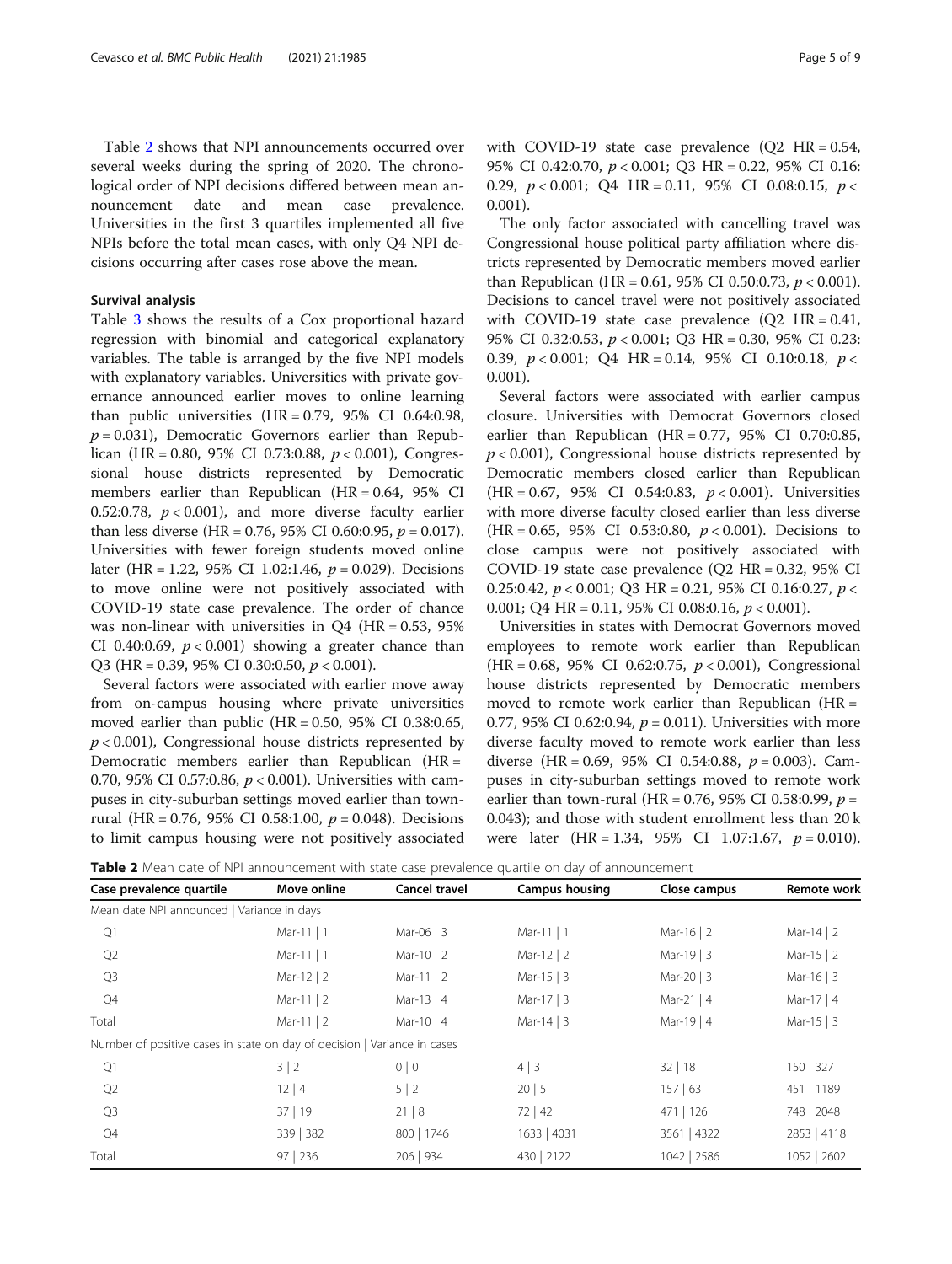#### <span id="page-5-0"></span>Table 3 Hazard ratios for NPI and explanatory variables

| Survival analysis models with explanatory variables | <b>Relative risk</b><br>(95% confidence interval) | P               |
|-----------------------------------------------------|---------------------------------------------------|-----------------|
| Move Online                                         |                                                   |                 |
| Private / Public                                    | 0.79(0.64:0.98)                                   | 0.031           |
| Democrat/Republican Governor                        | 0.80 (0.73:0.88)                                  | < 0.001         |
| Democrat/Republican Congressional House             | 0.64(0.52:0.78)                                   | < 0.001         |
| More / Less Diverse Faculty                         | 0.76(0.60:0.95)                                   | 0.017           |
| More / Less Diverse Students                        | 1.09 (0.87:1.37)                                  | 0.466           |
| No/ Yes Health infrastructure                       | 0.89(0.72:1.09)                                   | 0.257           |
| Fewer/more foreign students                         | 1.22 (1.02:1.46)                                  | 0.029           |
| City-Suburb / Town-Rural                            | 0.92 (0.72:1.18)                                  | 0.517           |
| Enrollment < $20 k / > 20 k$                        | 1.25 (0.99:1.57)                                  | 0.059           |
| State Case Prevalence, Quartile 1                   | $\mathbf{1}$                                      |                 |
| Quartile 2                                          | $0.82$ $(0.64:1.05)$                              | 0.124           |
| Quartile 3                                          | 0.39(0.30:0.50)                                   | < 0.001         |
| Quartile 4                                          | 0.53(0.40:0.69)                                   | < 0.001         |
| Campus Housing                                      |                                                   |                 |
| Private / Public                                    | 0.50(0.38:0.65)                                   | < 0.001         |
| Religious / Not Religious                           | 1.26 (0.90:1.77)                                  | 0.171           |
| Democrat/Republican Congressional House             | 0.70(0.57:0.86)                                   | < 0.001         |
| No/ Yes Health infrastructure                       | 0.99(0.81:1.19)                                   | 0.879           |
| Fewer/more foreign students                         | 0.94(0.77:1.13)                                   | 0.495           |
| City-Suburb / Town-Rural                            | 0.76(0.58:1.00)                                   | 0.048           |
| State Case Prevalence, Quartile 1                   | $\mathbf{1}$                                      |                 |
| Quartile 2                                          | 0.54(0.42:0.70)                                   | < 0.001         |
| Quartile 3                                          | 0.22(0.16:0.29)                                   | < 0.001         |
| Quartile 4                                          | 0.11(0.08:0.15)                                   | < 0.001         |
| Cancel Travel                                       |                                                   |                 |
| Private / Public                                    | $0.83$ $(0.67:1.03)$                              | 0.087           |
| Democrat/Republican Congressional House             | 0.61(0.50:0.73)                                   | < 0.001         |
| Fewer/more foreign students                         | 1.00 (0.83:1.20)                                  | 0.994           |
| State Case Prevalence, Quartile 1                   | 1                                                 |                 |
| Quartile 2                                          | 0.41(0.32:0.53)                                   | < 0.001         |
| Quartile 3                                          | 0.30(0.23:0.39)                                   | < 0.001         |
| Quartile 4                                          | 0.14(0.10:0.18)                                   | < 0.001         |
| Campus Closed                                       |                                                   |                 |
| Religious / Not Religious                           | 1.37 (1.03:1.82)                                  | $^{\circ}0.032$ |
| Democrat/Republican Governor                        | 0.77(0.70:0.85)                                   | < 0.001         |
| Democrat/Republican Congressional House             | 0.67(0.54:0.83)                                   | < 0.001         |
| More / Less Diverse Faculty                         | 0.65(0.53:0.80)                                   | < 0.001         |
| State Case Prevalence, Quartile 1                   | $\mathbf{1}$                                      |                 |
| Quartile 2                                          | 0.32(0.25:0.42)                                   | < 0.001         |
| Quartile 3                                          | 0.21 (0.16:0.27)                                  | < 0.001         |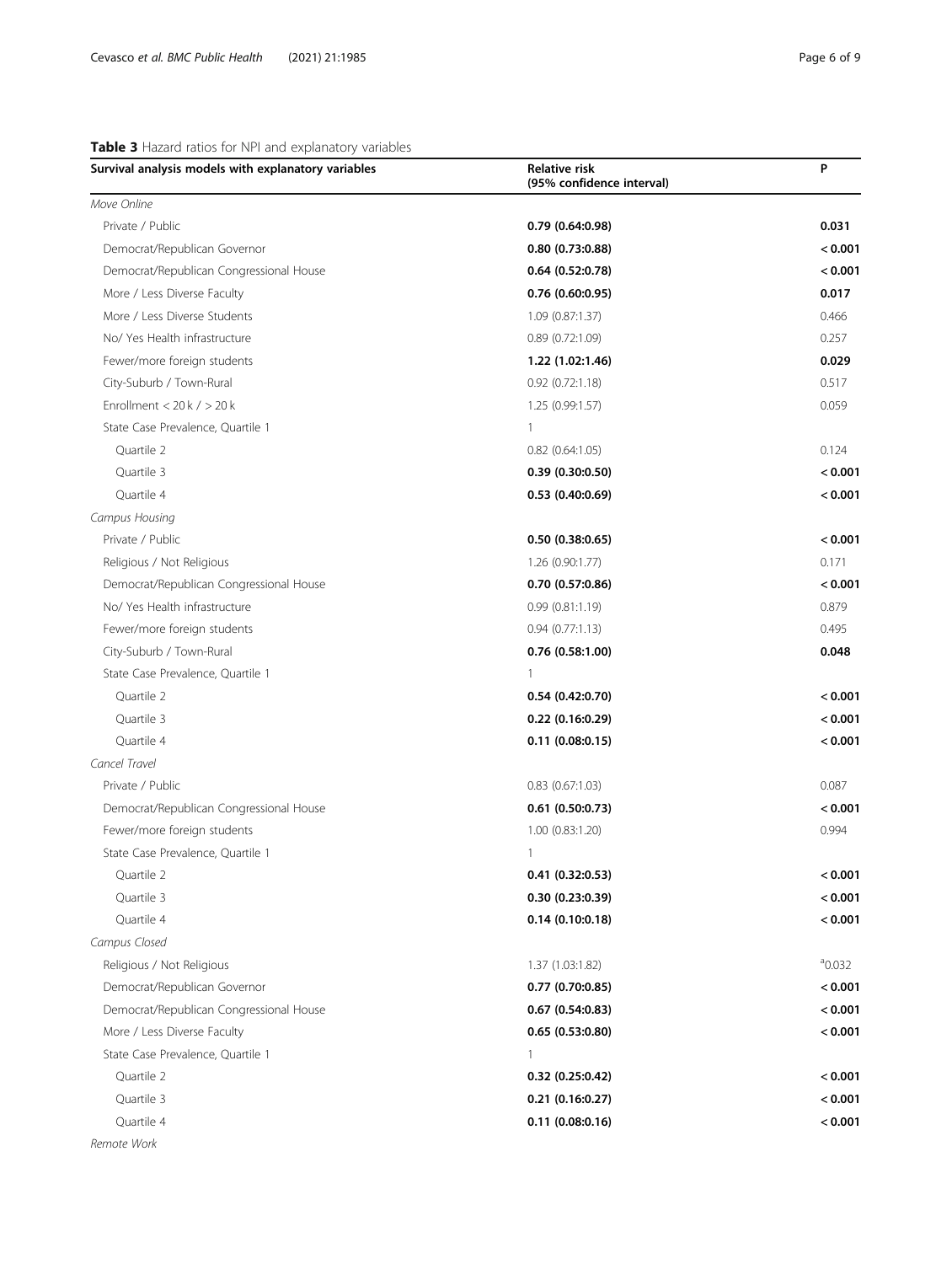| Survival analysis models with explanatory variables | <b>Relative risk</b><br>(95% confidence interval) | P       |  |
|-----------------------------------------------------|---------------------------------------------------|---------|--|
| Democrat/Republican Governor                        | 0.68(0.62:0.75)                                   | < 0.001 |  |
| Democrat/Republican Congressional House             | 0.77(0.62:0.94)                                   | 0.011   |  |
| More / Less Diverse Faculty                         | 0.69(0.54:0.88)                                   | 0.003   |  |
| More / Less Diverse Students                        | 0.86(0.67:1.10)                                   | 0.226   |  |
| No/ Yes Health infrastructure                       | 0.89(0.72:1.09)                                   | 0.262   |  |
| City-Suburb / Town-Rural                            | 0.76(0.58:0.99)                                   | 0.043   |  |
| Enrollment < 20 k / > 20 k                          | 1.34 (1.07:1.67)                                  | 0.010   |  |
| State Case Prevalence, Quartile 1                   |                                                   |         |  |
| Ouartile 2                                          | 0.52(0.40:0.67)                                   | < 0.001 |  |
| Quartile 3                                          | 0.25(0.19:0.33)                                   | < 0.001 |  |
| Quartile 4                                          | 0.16(0.12:0.21)                                   | < 0.001 |  |

Table 3 Hazard ratios for NPI and explanatory variables (Continued)

Statistically significant results in bold text

<sup>a</sup>Campus closure, Religious / Not Religious was not statistically significant (p = 0.087) when adjusting for spring break as a time varying covariate

Decisions to move to remote work were not positively associated with COVID-19 state case prevalence (Q2 HR = 0.52, 95% CI 0.40:0.67, p < 0.001; Q3 HR = 0.25, 95% CI 0.19:0.33, p < 0.001; Q4 HR = 0.16, 95% CI 0.12: 0.21,  $p < 0.001$ ).

Alternate models analyzed potential covariates among explanatory variables which stratified the correlated variables but showed no change in statistical significance nor hazard ratios. In the model to move online there is moderate correlation with faculty and student diversity (− 0.54). There was weak correlation with 20 k enrollment and health infrastructure (− 0.45), and Governor's political party and Q4 prevalence (0.30). For the campus housing model there is a moderate correlation with public and religious universities (− 0.61). No correlation was shown in the cancel travel model. For campus closure there was moderate correlation with faculty diversity and congressional house member party (− 0.38). Remote work showed moderate correlation with faculty and student diversity (−.60) and 20 k enrollment with health infrastructure  $(-0.43)$ .

Neither health infrastructure nor student diversity were statistically significant in any of the models. Adjusting for spring break as a time-varying covariant resulted in religious-affiliated university campus closure becoming not statistically significant ( $p = 0.087$ ) but had no other material effect on the results. Introducing state level state of emergency (SOE) and safer at home (SAH) NPIs as time varying covariates the Cox models resulted in neither SOE nor SAH being statistically significant. Supplemental Table ([S1\)](#page-7-0) shows results with missing NPI decisions set to occur at the end of the observation period (March 31st, 2020). The supplemental table shows similar results to pri-mary Cox models (Table [3](#page-5-0)) with only minor variations in ratios and confidence intervals. In Table S1

the urban setting of campus housing was the only variable that became non statistically significant versus Table [3](#page-5-0).

# **Discussion**

Universities generally implemented government guidance using targeted, layered application of multiple partially effective non-pharmaceutical interventions before explosive COVID-19 community spread. CDC guidance recommends universities consider background rates of community infection when making NPI decisions. However, university decision timing was not positively associated with increasing COVID-19 state case prevalence [[14\]](#page-8-0). This may be partly due to early and rapid community spread before public health orders and guidance were issued. Many universities used their autonomy to implement NPIs prior to national and state public health guidance and orders. For example, CDC issued International Travel or Study Abroad Program guidance on March 9th 2020 when many states had outbreaks with over 100 cases (NY, NJ, CA, MI, and WA). Many universities announced travel cancellation with elevated cases in their state.

Universities in Congressional districts with Democratic party representation implemented NPIs earlier. Other studies support the finding that Republican Governors delayed implementing COVID-19 NPIs compared to states with Democratic Governors [\[15](#page-8-0)]. Research shows that ideology of a region's elected legislators predicts the political ideology of a population at the state, congressional district, and state legislative district levels [\[16](#page-8-0)]. The average election margin of victory across all Congressional districts in the U.S. is over 30% [\[17](#page-8-0)]. Future research should consider if university leadership is influenced by the political culture of their areas  $[18]$  $[18]$ . The lack of associations for religious universities is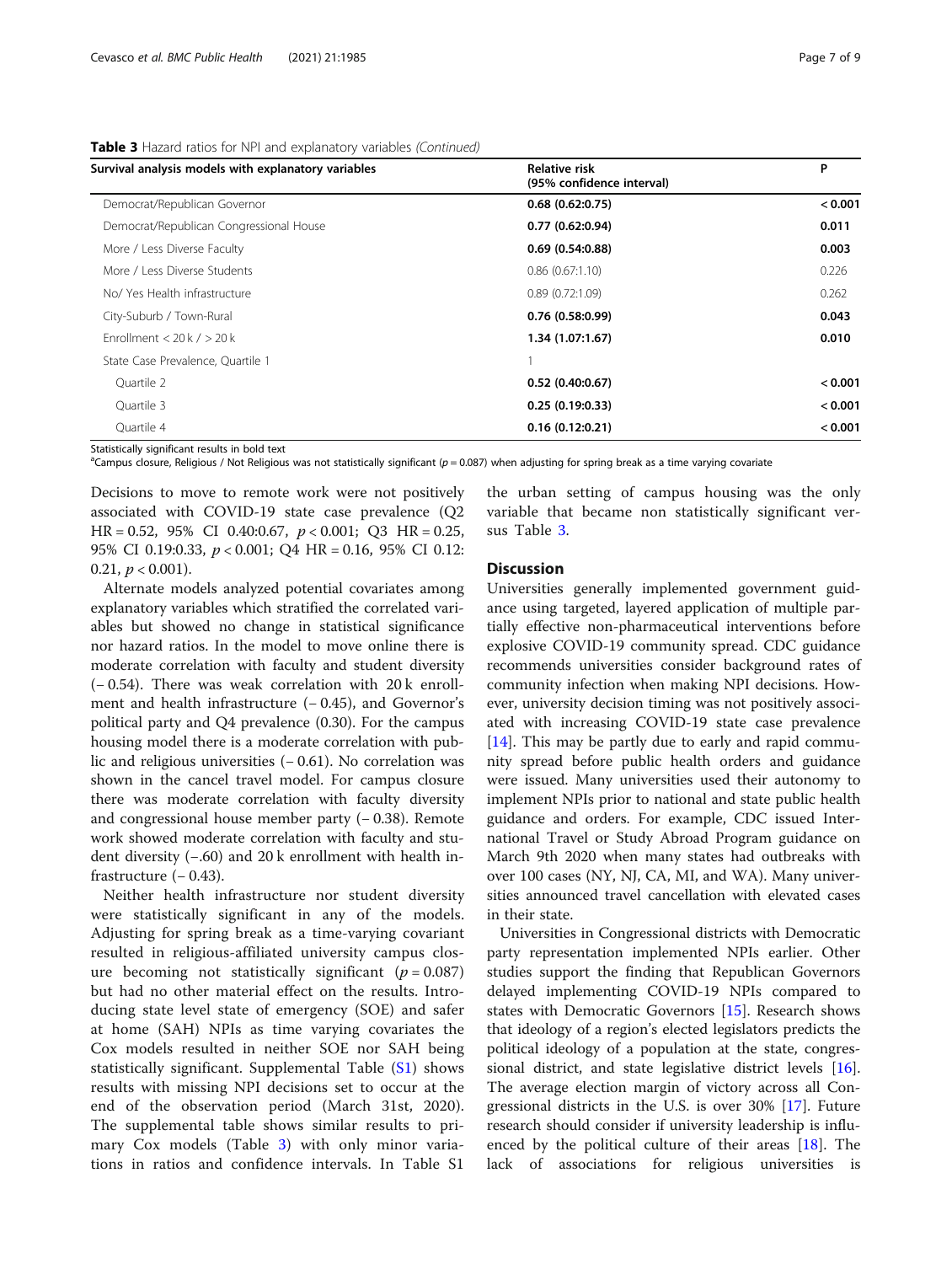<span id="page-7-0"></span>unexpected considering the common affiliation between religion and conservative political alignment.

Further research into university organizational decision dynamics is required to understand decisions in the context of politics and diversity. Universities with more racially diverse faculty were associated with earlier implementation of three NPIs. Organizational performance research of demographically diverse institutions shows that openness and diversity in beliefs were found to promote social integration and enhance organizational performance and decision-making [\[19](#page-8-0)]. Conservative university presidents network with community and business organizations more than their liberal colleagues [[10\]](#page-8-0). These community relationships and local political ideology may affect university leadership NPI decisions given the negative economic impact of NPIs on adherence [\[2](#page-8-0)].

The impact of local public health orders on university NPI adoption should be explored further. Although state-level SOEs showed no statistical significance in this study, local SOE and SAH orders should be examined. From 2008 to 2017, over 56,000 local health department jobs were terminated; and public health budget cuts had a clear negative impact on COVID-19 NPI implementation [\[20](#page-8-0)]. Local public health orders were not available in the data set.

Disease transmission trajectories at universities and nearby small communities may be similar [\[21\]](#page-8-0). Universities in town and rural settings closed campus housing and moved employees to remote work more slowly. Delays in town and rural settings may increase risk of community spread to communities near university campuses. Universities with schools of public health and medical schools were not associated with decision timing. The role university public health and clinical resources should be examined to determine how they collaborated with university decision makers.

There are study limitations due to the data which used publicly available university information. Some missing university NPI decision data may represent lack of publicly available data rather than a universities' inaction. It also may be that no evidence was found because an NPI decision was reached indirectly through a multiuniversity system policy, or government authority. Only universities with more than 5000 enrolled students were included due to limitations of the data set. The response and behavior of smaller universities, and those in small town and rural locations may be different. NPIs with variables that failed the survival analysis log-rank assumption test may be influenced by other factors such as timing of global, national, and local public health orders. Standard Cox proportional hazard models do not assess the outcomes where universities did not announce implementing an NPI during the study period but an

alternative missing data approach was provided in the supplemental table. This results in the exclusion of NPI non-implementors from the analysis. However, a correlation analysis also found that there was no significant positive or negative correlation between the groups that did and did not implement the NPIs. Therefore, no adjustments were made for missing university decisions and dates.

# Conclusions

Universities generally followed public health and government guidance to implement targeted, layered application of multiple partially effective non-pharmaceutical interventions before explosive COVID-19 community spread. The timing of university NPI decisions varied by regional politics, faculty demographics, university governance, campus setting, and prevalence of foreign students. Religious affiliation and presence of university health infrastructure were not associated with timing.

#### Supplementary Information

The online version contains supplementary material available at [https://doi.](https://doi.org/10.1186/s12889-021-12035-6) [org/10.1186/s12889-021-12035-6.](https://doi.org/10.1186/s12889-021-12035-6)

Additional file 1: Supplemental Table S1. Hazard ratios with missing dates set to end of observation period (3/31/2021).

#### Acknowledgements

Not applicable.

#### Authors' contributions

K.C. and M.V. conceived of the idea. K.C. and H.N. designed the model and the computational framework. K.C. analyzed the data in consultation with A.R. and M.V. Manuscript written and figures designed by K.C., A.R., M.V., R.W., S.Z., G.M. All authors discussed the results and commented on the manuscript. The author(s) read and approved the final manuscript.

#### Funding

Unfunded study.

#### Availability of data and materials

The datasets analyzed are available in the study, "COVID-19 observations and accompanying dataset of non-pharmaceutical interventions across U.S. universities, March 2020", [https://doi.org/10.1371/journal.pone.0240786.](https://doi.org/10.1371/journal.pone.0240786) Copyright:© 2020 Cevasco et al., An open access article distributed under the terms of the Creative Commons Attribution License, which permits unrestricted use, distribution, and reproduction in any medium, provided the original author and source are credited.

#### Declarations

#### Ethics approval and consent to participate

Not applicable. No human participants, human data or human tissue. Data is publicly accessible at [https://doi.org/10.1371/journal.pone.0240786.](https://doi.org/10.1371/journal.pone.0240786)

#### Consent for publication

Not applicable.

#### Competing interests

NO authors have competing interests.